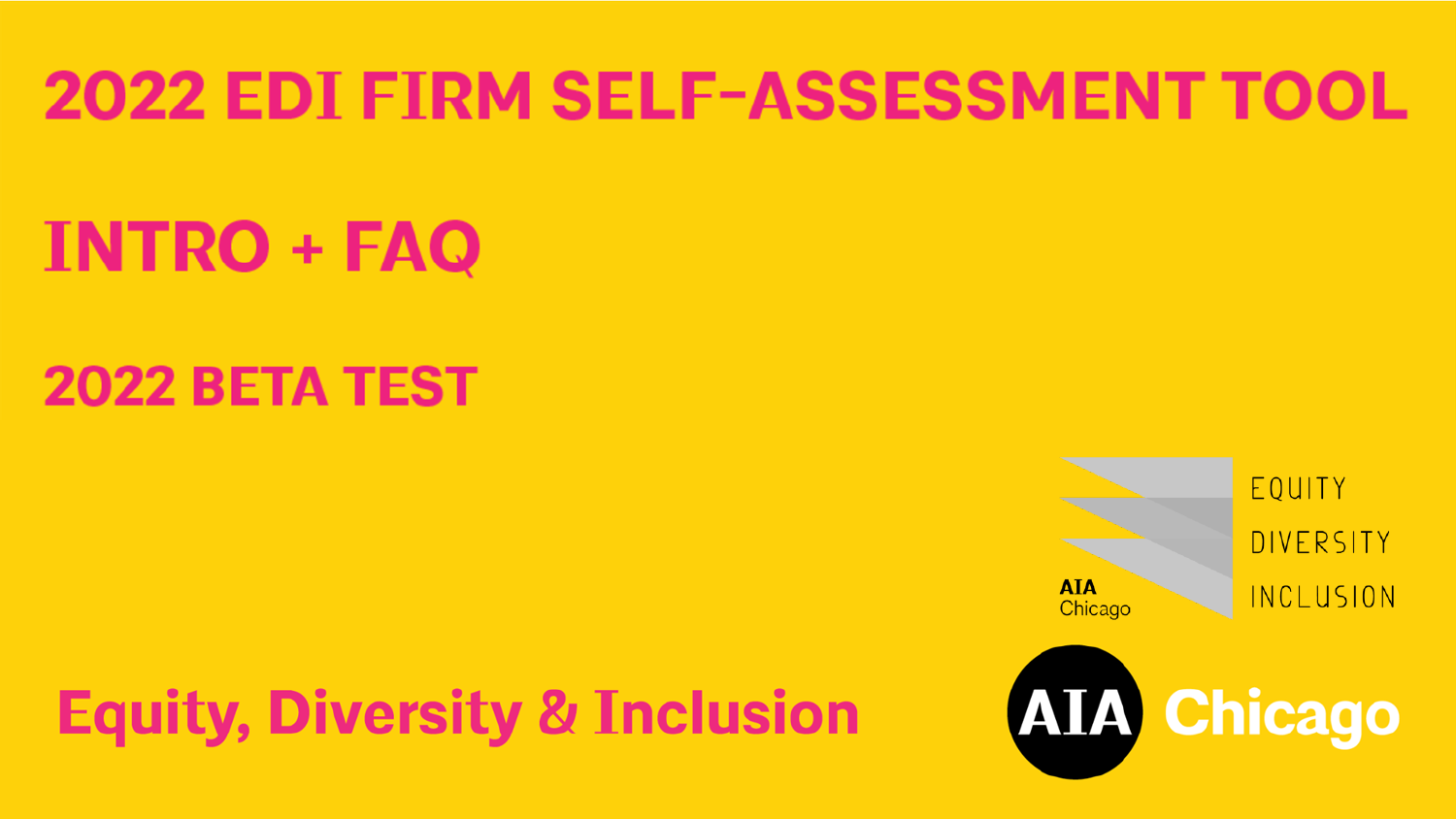#### **Why is self-assessment needed?**

**In the field of architecture, higher levels of leadership are less diverse than the profession as a whole. This indicates of a lack of Equity.**

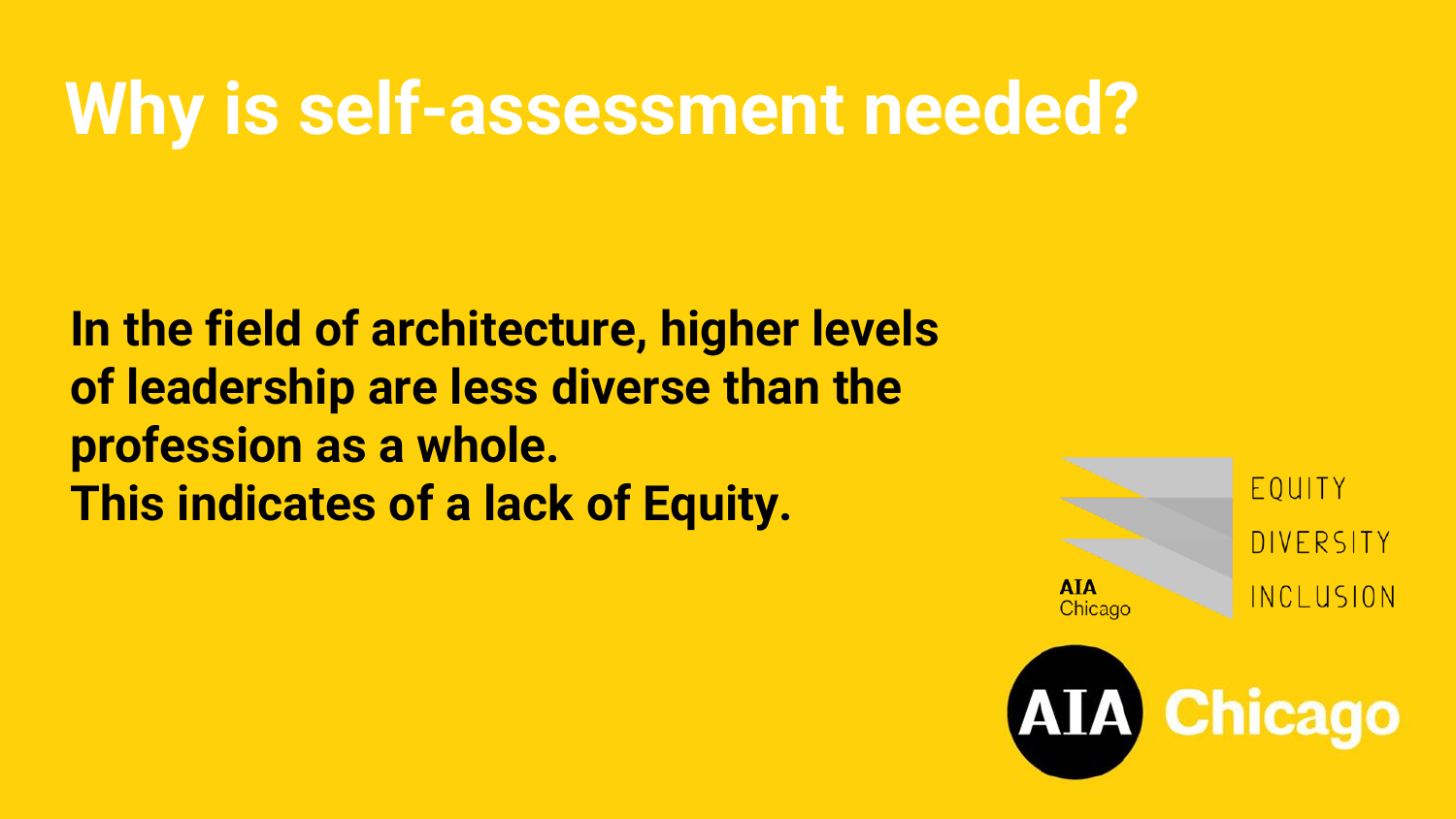### **Why is self-assessment needed?**



#### **Source: Equity by Design Equity in Architecture Survey 2018**

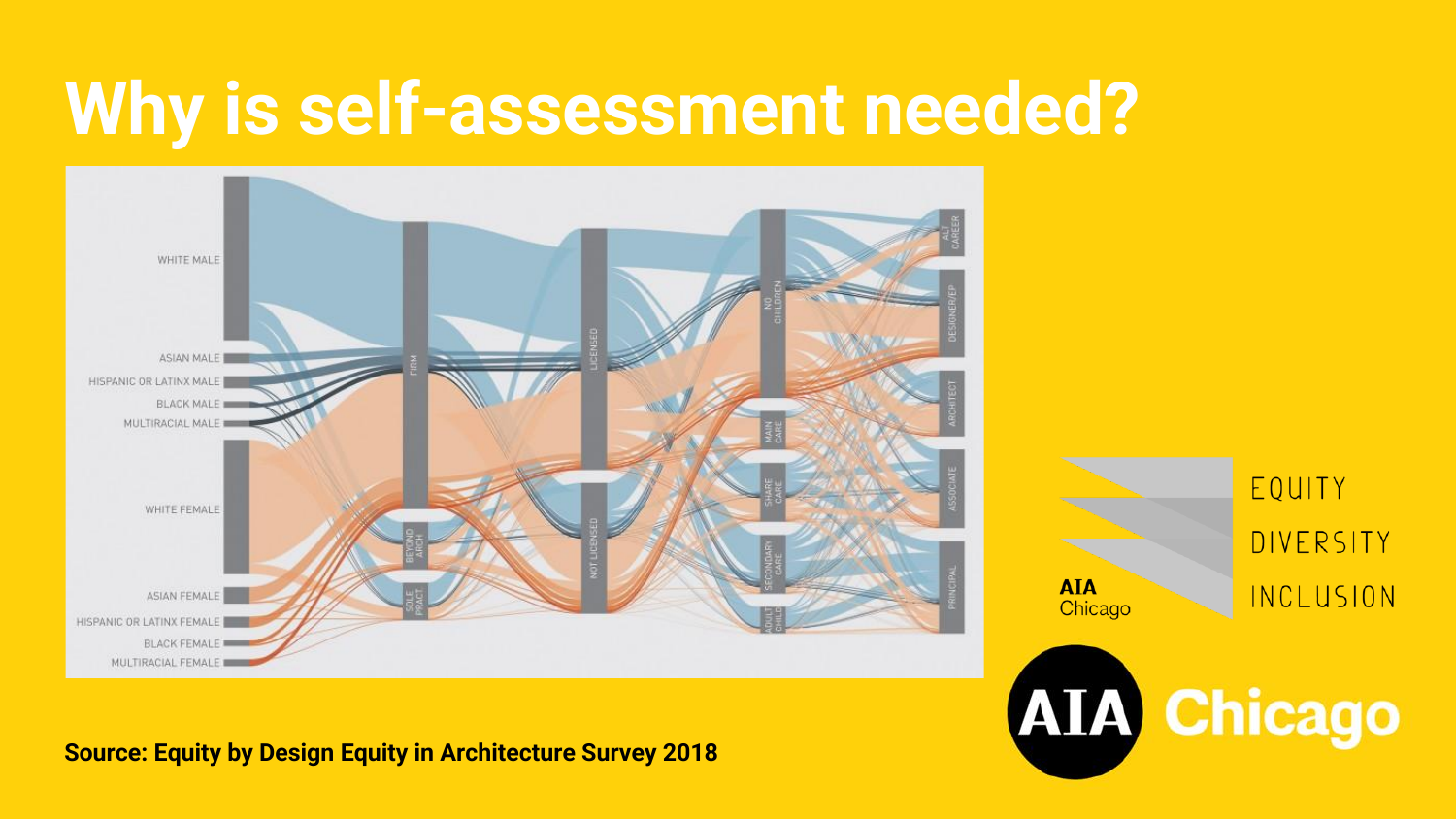### **What is the Firm Assessment Tool?**

**The Firm Self-Assessment Tool was developed by the AIA Chicago EDI Committee to promote positive change towards better firm practices. It measures pay equity, along with initiatives that create a more equitable, diverse and inclusive practice.**

**It is designed for firms to internally measure equity; a resource to potentially take yearly and track progress.**

**The Firm Self-Assessment Tool consists of two parts:**

**1. SELF-ASSESSMENT WORKSHEET 2. SELF-ASSESSMENT ONLINE SURVEY (ONLINE PORTION NOT INCLUDED IN 2022 BETA TEST)**

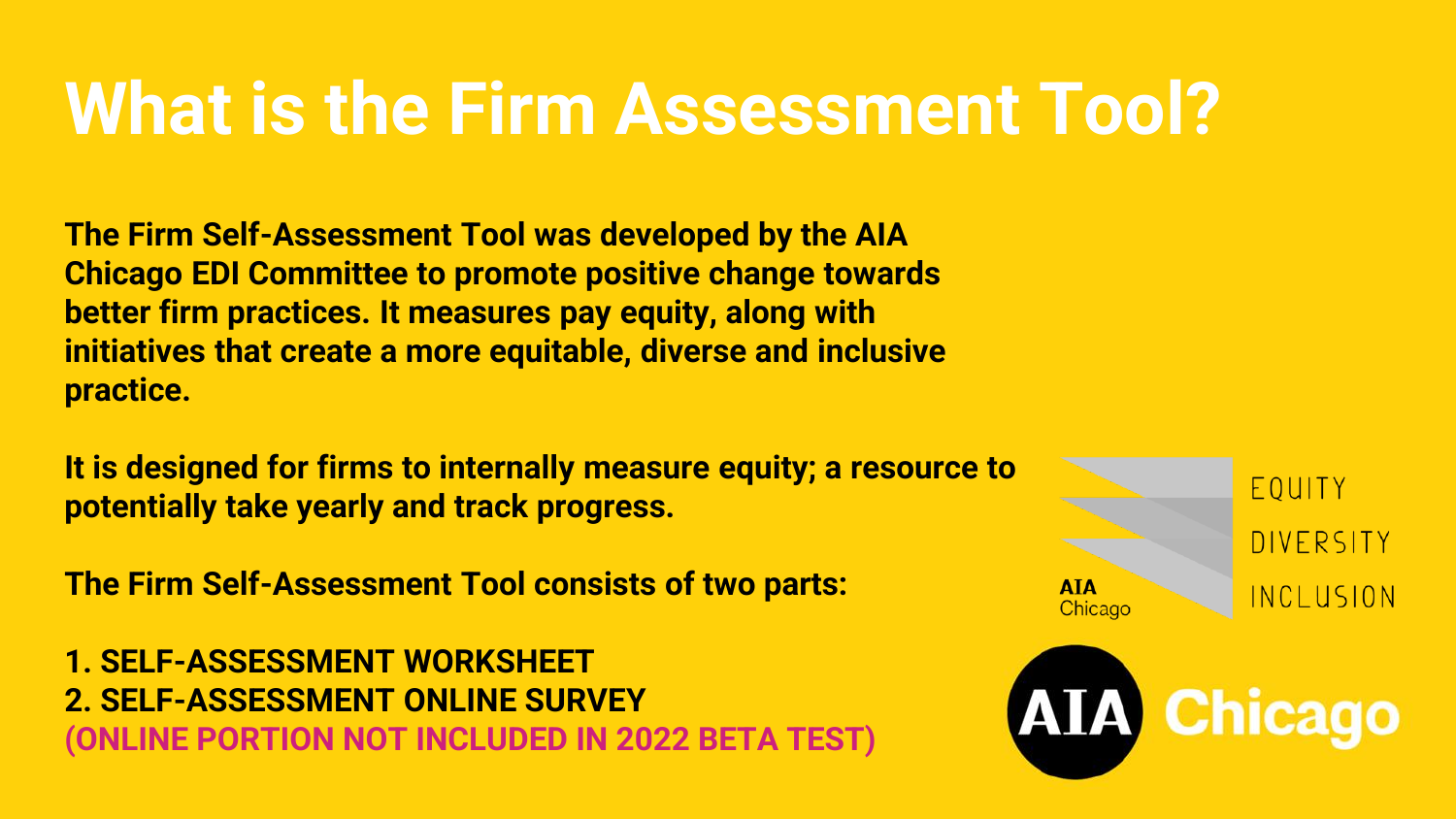#### **Part 1: Worksheet**

**THE SELF-ASSESSMENT WORKSHEET is an Excel spreadsheet that helps you calculate Gender and Ethnic/Racial Pay Gap figures for your firm without having to report sensitive data (i.e. salaries for employees). The calculations are based on the UK method of reporting the gender pay gap:**

**https://www.gov.uk/guidance/gender-pay-gap-reporting-makeyour-calculations**

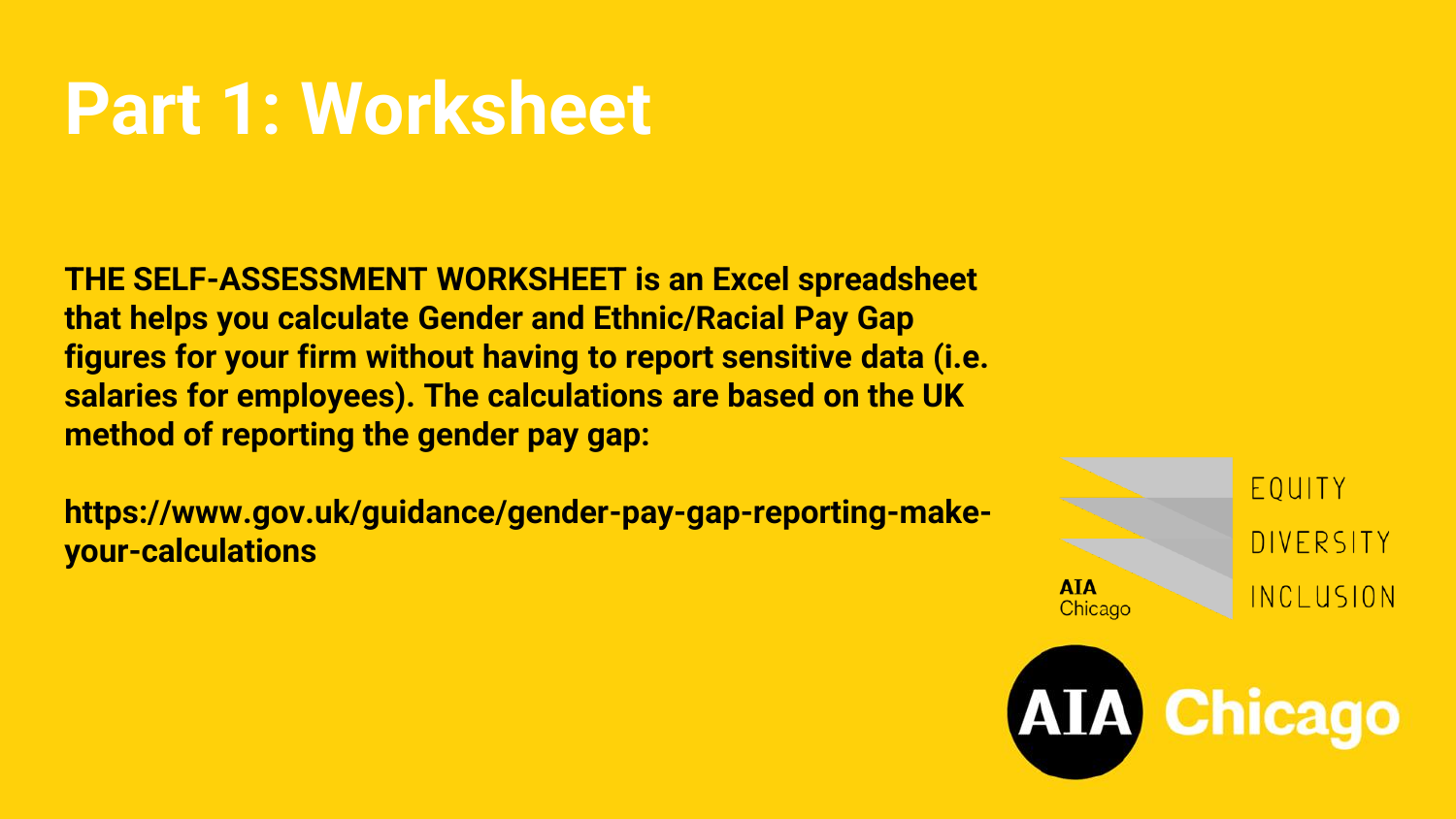#### **Part 1: Worksheet**

**The Worksheet calculates:**

- **Gender + Race/Ethnicity Mean + Median Pay Gap**
- **Gender + Race/Ethnicity Mean + Median Bonus Pay Gap**
- **Gender + Race/Ethnicity % Makeup by Pay Quartile**

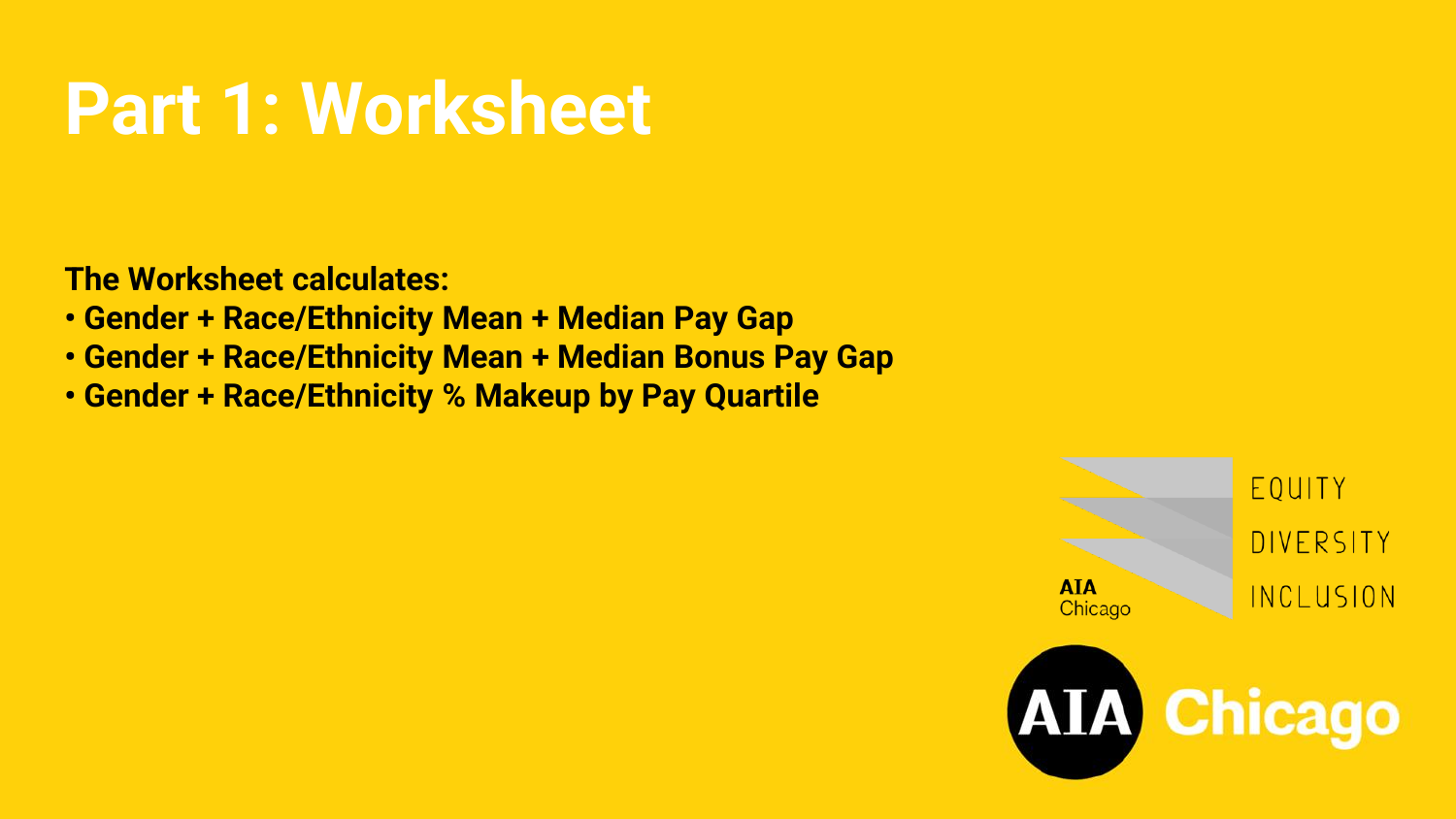# **Worksheet – Data Input**

#### 2022 AIA Chicago EDI Self-Assessment Tool (BETA) - Worksheet

| Current Pay - All Employees in Chicago - Do Not Count Overtime - Enter Data Into<br>ite Fields Only |                           |                                                              |        |                                                 |                                                                      |                                                 |                                      |                                                   |                       |  |  |  |  |
|-----------------------------------------------------------------------------------------------------|---------------------------|--------------------------------------------------------------|--------|-------------------------------------------------|----------------------------------------------------------------------|-------------------------------------------------|--------------------------------------|---------------------------------------------------|-----------------------|--|--|--|--|
| 1. Employee Demographics (use drop-down to input)                                                   |                           |                                                              |        |                                                 | 2. Ordinary (Base) Pay: Enter Data in EITHER 2b OR 2c, not both      |                                                 | 3. Ordinary Hourly Pay               | 4. Most Recent Bonus<br>(enter 0 if no bonus)     | 5. Quartile           |  |  |  |  |
| Column B:<br>Employee ID                                                                            |                           | Column D: Ethnic / Racial Identity<br>$-1$                   |        | <b>2a. SALARIED EMPLOYEES</b>                   | 2b. ALL EMPLOYEES                                                    | <b>2c. HOURLY EMPLOYEES</b>                     | (Calculated)<br>Column H: Hourly Pay | (Enter "-" if not eligible for most recent bonus) | (Calculated)          |  |  |  |  |
|                                                                                                     | Column C: Gender Identity |                                                              |        | Column E: Yearly Pay<br>(do not incd, overtime) | Column F: Hrs / Wk (Base)<br>Full Time=40<br>(do not incd. overtime) | Column G: Hourly Pay<br>(do not incd. overtime) |                                      | Column I: Bonus Pay                               | Column J:<br>Quartile |  |  |  |  |
| 17                                                                                                  | Female                    | White (Non Hispanic or Latino)                               |        | 60,000,00                                       | 40.00                                                                |                                                 | \$28.75                              | \$2,500.00                                        |                       |  |  |  |  |
|                                                                                                     | Female                    | Hispanic or Latino                                           |        | 45.000.00                                       | 20.00                                                                |                                                 | \$43.12                              | \$0.00                                            |                       |  |  |  |  |
|                                                                                                     | Male                      | Native American or Alaska Native (Not Hispanic or Latino)    |        | 75,000.00                                       | 40.00                                                                |                                                 | \$35.93                              | \$5,000.00                                        |                       |  |  |  |  |
| 10                                                                                                  | Female                    | White (Non Hispanic or Latino)                               |        | 75.000,00                                       | 40.00                                                                |                                                 | \$35.93                              | \$2,500.00                                        |                       |  |  |  |  |
|                                                                                                     | Male                      | White (Non Hispanic or Latino)                               |        | 60,000,00                                       | 40.00                                                                |                                                 | \$28.75                              | \$12,500.00                                       |                       |  |  |  |  |
|                                                                                                     | Female                    | Native American or Alaska Native (Not Hispanic or Latino)    |        | 120,000,00                                      | 40.00                                                                |                                                 | \$57.50                              | \$5,000.00                                        |                       |  |  |  |  |
|                                                                                                     | Female                    | White (Non Hispanic or Latino)                               |        | 95.000.00                                       | 40.00                                                                |                                                 | \$45.52                              |                                                   |                       |  |  |  |  |
|                                                                                                     | Male                      | White (Non Hispanic or Latino)                               |        |                                                 | 40.00                                                                | \$25.00                                         | \$25.00                              | \$5,000.00                                        |                       |  |  |  |  |
|                                                                                                     | Female                    | Native American or Alaska Native (Not Hispanic or Latino)    |        | 55,000.00                                       | 40.00                                                                |                                                 | \$26.35                              | \$350.00                                          |                       |  |  |  |  |
| 10                                                                                                  | Female                    | White (Non Hispanic or Latino)                               |        | 55.000.00                                       | 40.00                                                                |                                                 | \$26.35                              | \$5,000.00                                        |                       |  |  |  |  |
|                                                                                                     | Male                      | Asian (Not Hispanic or Latino)                               |        | 60,000,00                                       | 40.00                                                                |                                                 | \$28.75                              | \$2,500.00                                        |                       |  |  |  |  |
|                                                                                                     | Prefer to Self Describe   | Asian (Not Hispanic or Latino)                               |        | 80,000.00                                       | 40.00                                                                |                                                 | \$38.33                              | \$2,500.00                                        |                       |  |  |  |  |
|                                                                                                     | Female                    | White (Non Hispanic or Latino)                               |        | 95,000.00                                       | 40.00                                                                |                                                 | \$45.52                              | \$3,000.00                                        |                       |  |  |  |  |
|                                                                                                     | Male                      | Native American or Alaska Native (Not Hispanic or Latino)    |        | 100,000.00                                      | 40.00                                                                |                                                 | \$47.91                              | \$2,750.00                                        |                       |  |  |  |  |
|                                                                                                     | Male                      | White (Non Hispanic or Latino)                               |        | 100.000,00                                      | 40.00                                                                |                                                 | \$47.91                              | \$7,500.00                                        |                       |  |  |  |  |
|                                                                                                     | Male                      | Native Hawaiian or Pacific Islander (Not Hispanic or Latino) |        |                                                 | 40.00                                                                | \$50.00                                         | \$50,00                              |                                                   |                       |  |  |  |  |
| 11                                                                                                  | Female                    | White (Non Hispanic or Latino)                               |        | 225,000,00                                      | 40,00                                                                |                                                 | \$107.80                             | \$3,000.00                                        |                       |  |  |  |  |
|                                                                                                     |                           |                                                              |        |                                                 | 40.00                                                                |                                                 |                                      |                                                   |                       |  |  |  |  |
|                                                                                                     |                           |                                                              |        |                                                 | 40.00                                                                |                                                 |                                      |                                                   |                       |  |  |  |  |
|                                                                                                     |                           |                                                              |        |                                                 | 40.00                                                                |                                                 |                                      |                                                   |                       |  |  |  |  |
|                                                                                                     |                           |                                                              |        |                                                 | 40.00                                                                |                                                 |                                      |                                                   |                       |  |  |  |  |
|                                                                                                     |                           |                                                              |        |                                                 | 40.00                                                                |                                                 |                                      |                                                   |                       |  |  |  |  |
|                                                                                                     |                           |                                                              | $\sim$ |                                                 | 40.00                                                                |                                                 |                                      |                                                   |                       |  |  |  |  |
|                                                                                                     |                           |                                                              |        |                                                 | 40.00                                                                |                                                 |                                      |                                                   |                       |  |  |  |  |
|                                                                                                     |                           |                                                              |        |                                                 | 40.00                                                                |                                                 |                                      |                                                   |                       |  |  |  |  |

**THE SELF-ASSESSMENT WORKSHEET is completed by an individual from the firm with access to employee compensation information.**

**\*Image: Sample worksheet showing fictional firm data.**

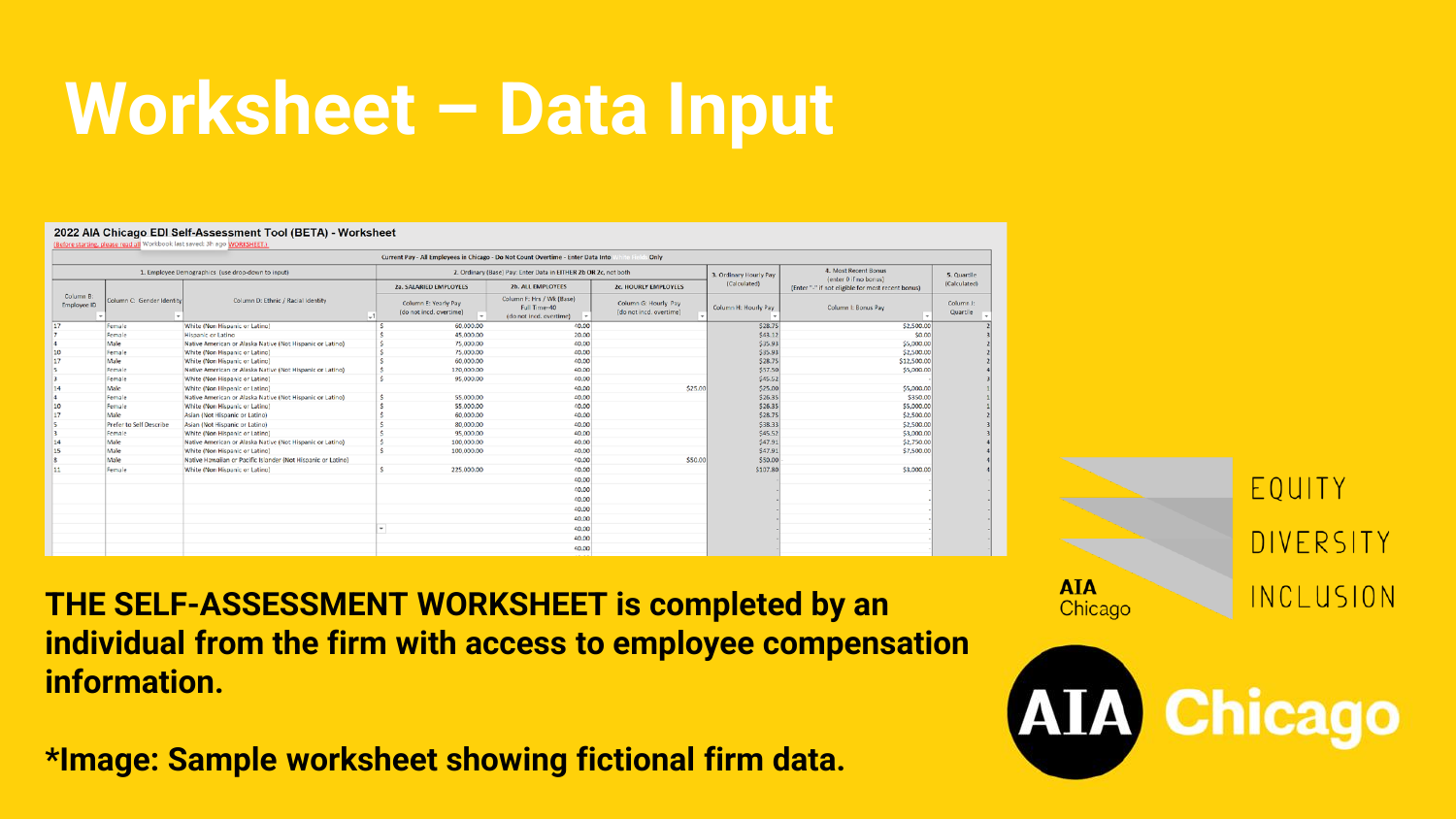## **Worksheet – Results**

| <b>7. SUMMARY OF RESULTS</b>                                               |                                     |                                                |                        |                                                                                                                                                                                                                                                            |  |  |  |  |  |  |  |  |
|----------------------------------------------------------------------------|-------------------------------------|------------------------------------------------|------------------------|------------------------------------------------------------------------------------------------------------------------------------------------------------------------------------------------------------------------------------------------------------|--|--|--|--|--|--|--|--|
| <b>YOUR RESULTS</b>                                                        |                                     | <b>INDUSTRY COMPARISON</b>                     |                        | <b>NOTES</b>                                                                                                                                                                                                                                               |  |  |  |  |  |  |  |  |
| <b>Employee Distribution by Pay Quartile:</b>                              | Architecture Industry Overall, Per: |                                                |                        |                                                                                                                                                                                                                                                            |  |  |  |  |  |  |  |  |
| Women, Non-Binary, Third-Gender, Self-Described<br>(Higher Number is Good) | Gov.UK* (2021)                      | <b>US Bureau of Labor and</b><br>Statistics.** | Payscale.com<br>(2021) | <b>HOW TO INTERPRATE RESULTS</b><br>Equity is a complex and involves intangible factors that can be difficult to measure, especially at smaller<br>firms with small sample sizes of employees to pull data from. Therefore, these results are not meant to |  |  |  |  |  |  |  |  |
| 66.7% use<br>1-Lower quartile                                              | 50%                                 |                                                |                        | be an absolute or all-encompassing indication of a firm's level of equity. Rather, this tool is a useful first                                                                                                                                             |  |  |  |  |  |  |  |  |
| 2-Lower middle quartile<br>40.0% un                                        | 46%                                 |                                                |                        | step to start the conversation on how the firm is performing in terms of pay equity how it can find                                                                                                                                                        |  |  |  |  |  |  |  |  |
| 3-Upper middle quartile<br>$100.0\%$ uss                                   | 39%                                 |                                                |                        | potential areas of improvement. Firms are encouraged to complete the tool annually to track progress.                                                                                                                                                      |  |  |  |  |  |  |  |  |
| 4-Upper quartile<br>$40.0\%$ <sub>M32</sub>                                | 28%                                 |                                                |                        |                                                                                                                                                                                                                                                            |  |  |  |  |  |  |  |  |
| 58.8%<br>Total                                                             | 41%                                 | 25.0%                                          |                        | <b>EMPLOYEE DISTRIBUTION BY PAY QUARTILE</b>                                                                                                                                                                                                               |  |  |  |  |  |  |  |  |
| <b>Employee Distribution by Pay Quartile:</b>                              | Architecture Industry Overall, Per: |                                                |                        | This chart divides the firm's employees into four equal groups, distributed by pay. For example, the "1-                                                                                                                                                   |  |  |  |  |  |  |  |  |
| Racial / Ethnic Minority                                                   | Gov.UK* (2021)                      | <b>US Bureau of Labor and</b>                  | Payscale.com           | lower quartile" contains 1/4 of the firm's employees with the lowest base pay, while "4- upper quartile                                                                                                                                                    |  |  |  |  |  |  |  |  |
| (Higher Number is Good)                                                    |                                     | Statistics. <sup>**</sup>                      | (2021)                 | contains 1/4 of the firm's employees with the highest base pay. Historically, non-dominant groups are                                                                                                                                                      |  |  |  |  |  |  |  |  |
| 33.3% MAIL<br>1-Lower quartile                                             |                                     |                                                |                        | under-represented in the higher earning quartiles. A more equitable firm would have even distribution                                                                                                                                                      |  |  |  |  |  |  |  |  |
| 40.0%<br>2-Lower middle quartile                                           |                                     |                                                |                        | among groups in all quartiles.                                                                                                                                                                                                                             |  |  |  |  |  |  |  |  |
| 3-Upper middle quartile<br>50.0% MAS                                       |                                     |                                                |                        | PAY GAP shows the difference in average pay between two groups. A positive number indicates the                                                                                                                                                            |  |  |  |  |  |  |  |  |
| 4-Upper quartile<br>60.0% MA                                               |                                     |                                                |                        | non-majority group has lower average pay, while a pay gap of zero indicates the two groups have equal                                                                                                                                                      |  |  |  |  |  |  |  |  |
| Total<br>$47.1\%$                                                          |                                     | 14.7%                                          |                        | pay. A Pay Gap is primarily caused by a group being under-represented in higher-level, higher-paying                                                                                                                                                       |  |  |  |  |  |  |  |  |
|                                                                            | Architecture Industry Overall, Per: |                                                |                        | roles. A Pay Gap does not necessarily indicate that a firm is paying equally qualified people differmtly                                                                                                                                                   |  |  |  |  |  |  |  |  |
| <b>Gender Pay Gap</b><br>(Lower Number is Good)                            | Gov.UK* (2021)                      | <b>US Bureau of Labor and</b><br>Statistics.** | Payscale.com<br>(2021) | based on gender or race, although such inequality will contribute to a Pay Gap.                                                                                                                                                                            |  |  |  |  |  |  |  |  |
| $-20.6%$ <sub>M32</sub><br>Mean Ordinary Pay Gap                           | 16%                                 |                                                |                        | BONUS PAY GAP shows the pay gap specifically for bonus compensation. Discretionary Bonus pay is                                                                                                                                                            |  |  |  |  |  |  |  |  |
| $-13.3\%$<br>Median Ordinary Pay Gap                                       | 14%                                 | 15.0%                                          | 6.0%                   | historically distributed less equitably than base pay.                                                                                                                                                                                                     |  |  |  |  |  |  |  |  |
| Mean Bonus Pay Gap<br>54.9% use                                            | 33%                                 |                                                |                        |                                                                                                                                                                                                                                                            |  |  |  |  |  |  |  |  |
| Median Bonus Pay Gap<br>50.0% uss                                          | 13%                                 |                                                |                        | % PAID BONUS PAY GAP is the difference in percentage of groups receiving bonuses. A positive                                                                                                                                                               |  |  |  |  |  |  |  |  |
| 10.0% use<br>% Paid Bonus Gap                                              | 1%                                  |                                                |                        | number indicates that fewer employees in the non-majority group received a bonus. For example if                                                                                                                                                           |  |  |  |  |  |  |  |  |
|                                                                            | Architecture Industry Overall, Per: |                                                |                        | 50% of White, Non-Hispanic/Latino employees received a bonus, but only 40% of minority employees                                                                                                                                                           |  |  |  |  |  |  |  |  |
| Racial / Ethnic Pay Gap                                                    | Gov.UK* (2021)                      | <b>US Bureau of Labor and</b>                  | Payscale.com           | received a bonus, then the % Paid Bonus Gap would be 10%.                                                                                                                                                                                                  |  |  |  |  |  |  |  |  |
| (Lower Number is Good)                                                     |                                     | Statistics.**                                  | (2021)                 | <b>MEAN VS. MEDIAN PAY GAP</b>                                                                                                                                                                                                                             |  |  |  |  |  |  |  |  |
| $5.8\%$ <sub>M6</sub><br>Mean Ordinary Pay Gap                             |                                     |                                                |                        | A large difference between Mean and Median Pay Gap is usually caused by outliers; I.E. a small number                                                                                                                                                      |  |  |  |  |  |  |  |  |
| Median Ordinary Pay Gap<br>$-13.3%$                                        |                                     |                                                |                        | of employees with salaries much higher or lower than their counterparts. The Mean Pay Gap is often                                                                                                                                                         |  |  |  |  |  |  |  |  |
| 49.5% up<br>Mean Bonus Pay Gap                                             |                                     |                                                |                        | higher than the Median Pay Gap because non-majority groups are underrepresented as the top earners                                                                                                                                                         |  |  |  |  |  |  |  |  |
| 37.5% us<br>Median Bonus Pay Gap                                           |                                     |                                                |                        | in firms.                                                                                                                                                                                                                                                  |  |  |  |  |  |  |  |  |
| 12.5%<br>% Paid Bonus Gap                                                  |                                     |                                                |                        |                                                                                                                                                                                                                                                            |  |  |  |  |  |  |  |  |

**Pay Equity results for your firm are computed automatically and can be compared to industry-wide statistics from other sources. The worksheet can be completed annually to track firm progress.**

**\*Image: Sample results from fictional firm data.**

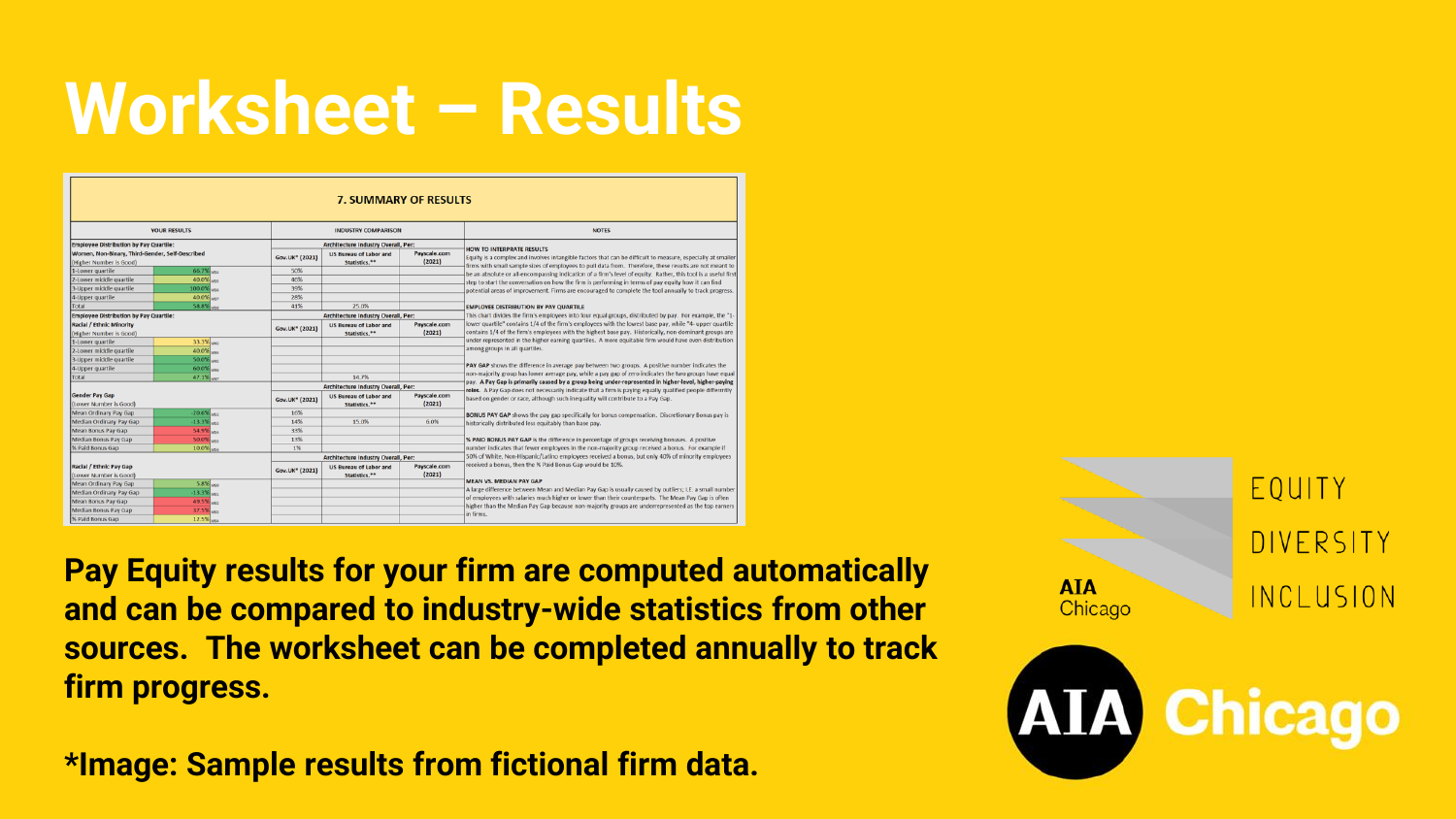#### **Part 2: Online Survey** *Not included in 2022 Beta Test*

**The AIA Chicago EDI Committee is researching ways to anonymously collect equity data from Self-Assessment tool takers through a third party service. This will help give better insight into equity in the industry, because little architecturespecific pay gap data is currently publicly available.**

**Currently, no data is collected from Self-Assessment Tool users.**

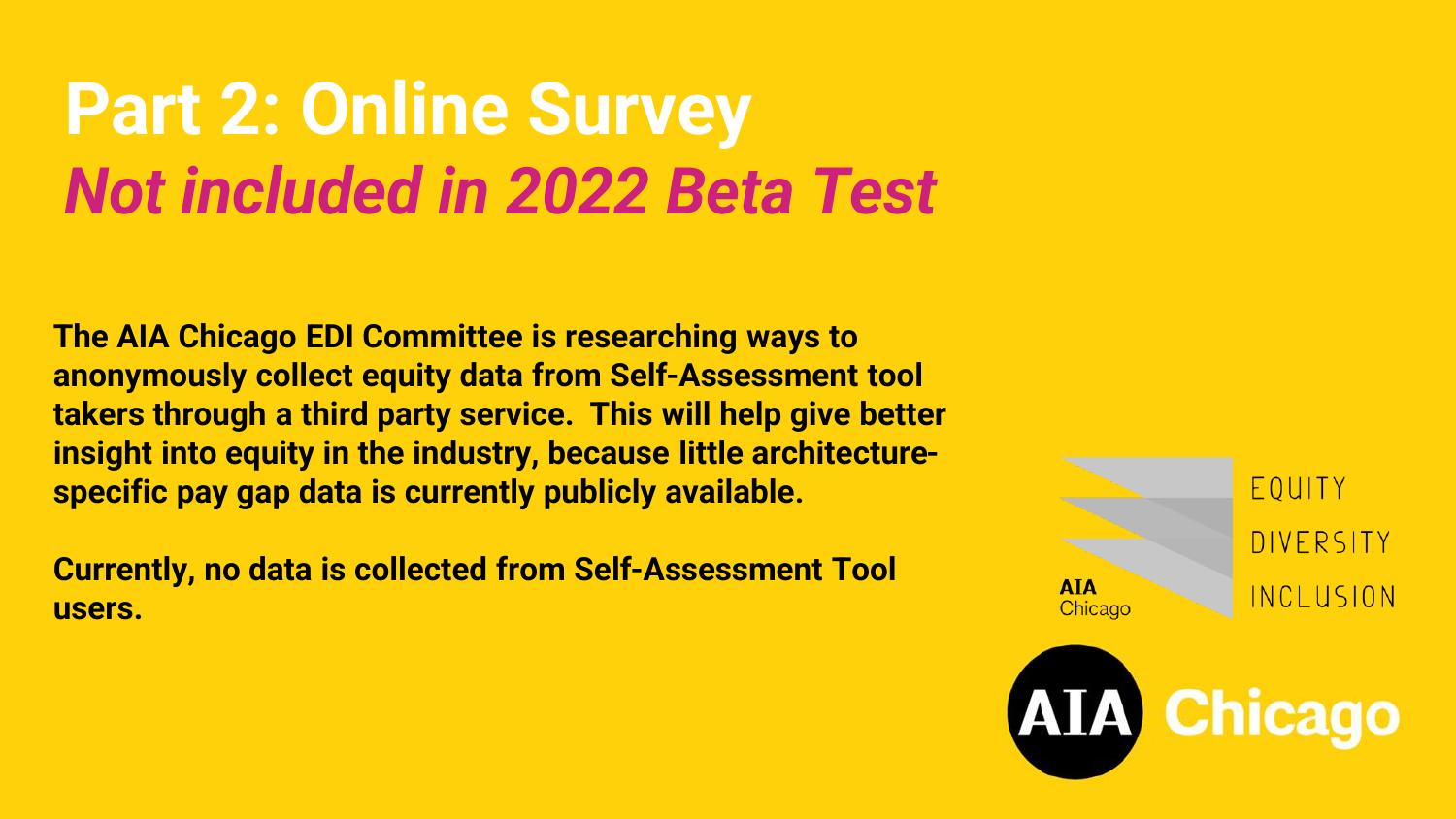#### **FAQ'S** *What is a Pay Gap? And why does the worksheet not account for performance or experience?*

PAY GAP shows the difference in average pay between two groups. A positive number indicates the majority group (men, for example) have higher average pay.

There are two ways of understanding pay differences between groups: EQUITY and EQUALITY.

PAY GAP (a.k.a. Uncontrolled Pay Gap, Pay Equity) measures EQUITY by comparing the average compensation between groups without controlling for additional factors. **A Pay Gap is primarily caused by a group being under-represented in higher-level, higher-paying roles.**

CONTROLLED PAY GAP (a.k.a. Pay Equality, Equal Pay) measures EQUALITY by accounting for factors such as years of experience and position. This measures if groups are being paid equally for doing the same work.

We chose to use the Pay Gap because it is a more broad description of pay difference in the industry. It is also a standardized calculation that can be relatively easily computed for firms of all types and sizes. We believe comparing Pay Gap figures (and pay quartile demographics) to industry averages is a useful first step to understanding how a firm is performing in terms of pay equity.

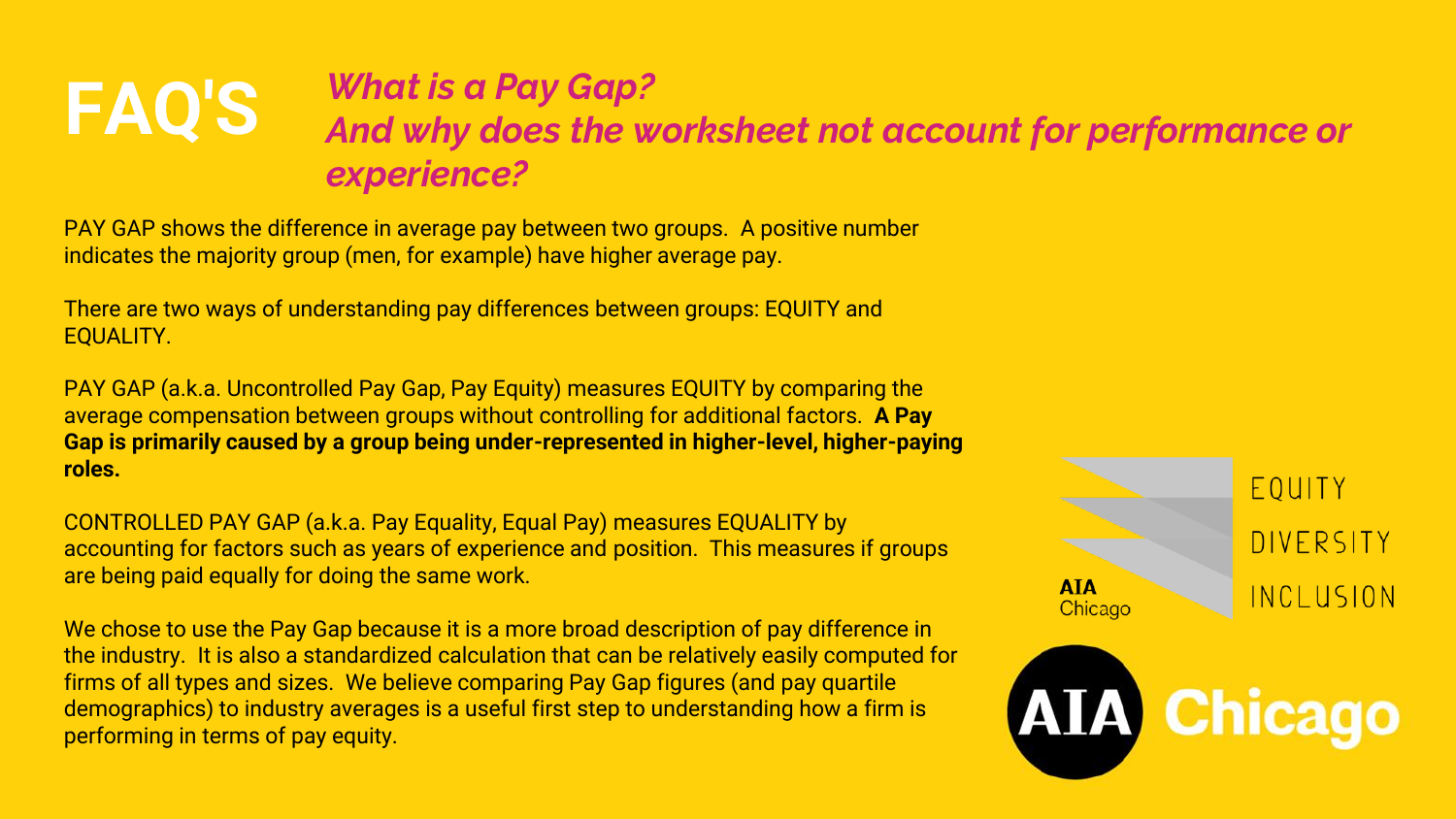# **FAQ'S**

*There is some concern over the lack of available diverse workforce. Therefore the salary pay gap portion of the survey may discourage women and minorities from entering architecture if the reported pay gap is large.*

Gender Pay Gap figures are published by numerous sources, including Gov.UK, PayScale, and The US Census Bureau.

The A/E industry generally has some of the smallest (most equitable) Gender Pay Gap figures among qualifying occupations (approx. 7% - 13%), although the US Bureau of Labor Statistics reports that the A/E industry is overwhelmingly male (84%).

Architecture-specific Gender Pay Gap figures and any type of industry-specific Race/Ethnicity Pay Gap figures are difficult to come by, which is one reason we believe this survey is a worthwhile undertaking.